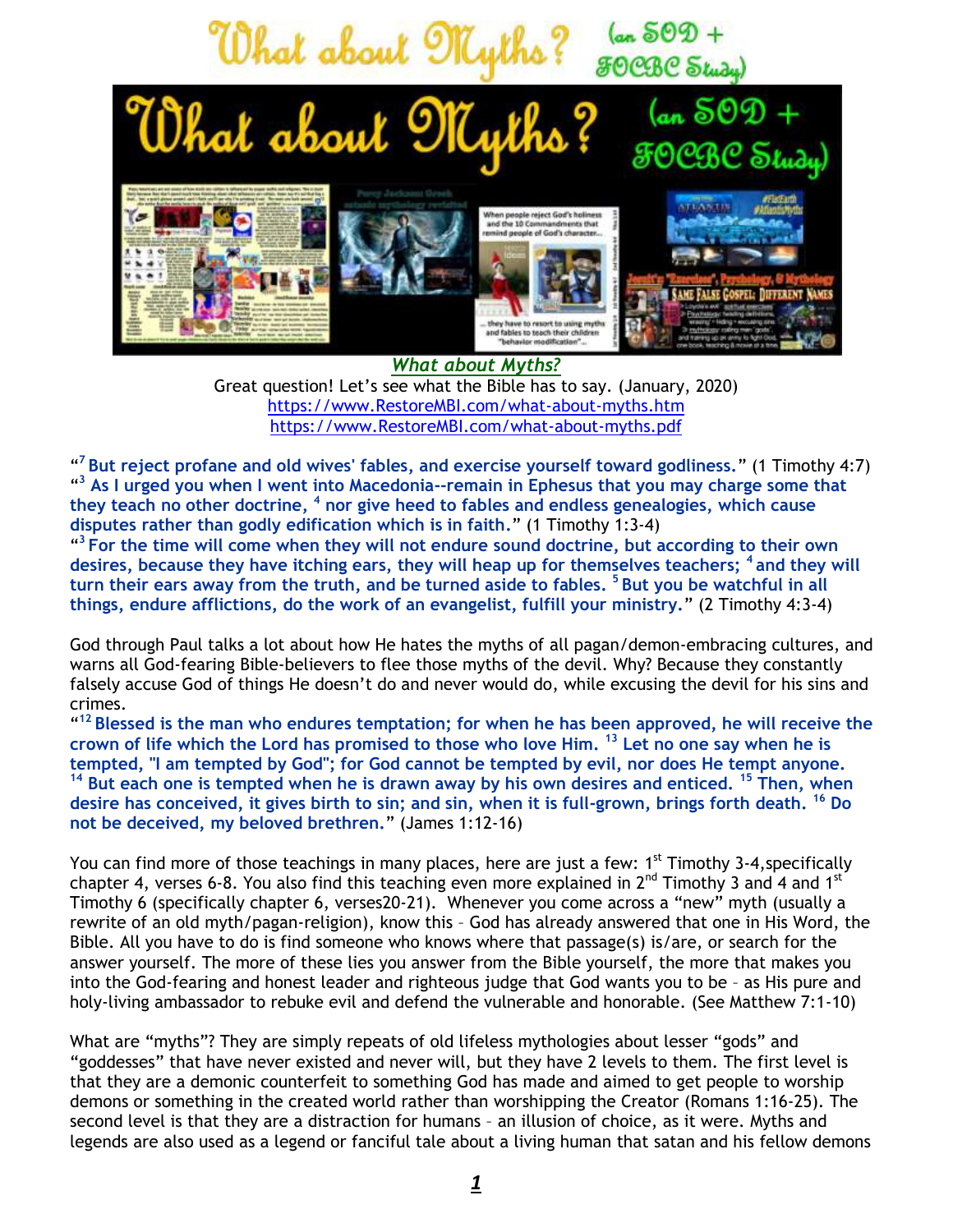## What about Myths? (an 502 +

wanted to make look great – even as a "god". The whole topic of "gods" and worship of idols is because the demonically-driven leaders around us want to be worshipped and obeyed absolutely as though they are actual "gods" and "goddesses". You see this going on way back to Nimrod (leader of the rebels against God in the building of the Tower of Babel), then the Egyptian pharaohs, then again with the Babylonian, Mede, Persian, Greek and Roman leaders, as well as the Arab leaders and the Vikings and European royalties, etc, etc. All royalty and high-level leaders who reject the Bible and refuse to submit to God, instead present themselves as "lesser gods", and are then promoted and covered-for by their false prophets and prophetesses. Modern false prophets (and prophetesses) who cover for leaders who want to be worshipped and served as "gods" are: Joel Osteen, TD Jakes, Rick Warren, Joel Hunter, John MacArthur, John Piper, and Joyce Meyers, Beth Moore, Jennifer Rothschild, Paula White, etc. Part of what these false prophets play off of is like the Vatican Jesuit – Hitler. They pretend that this individual (an antichrist – opposes Christ) made it into a position of top-authority (on planet earth) and therefore they twist the Scripture that this individual has the "right" to rule "from God" – and then they misquote passages such as John 10:34 and mis-apply Romans 13 and 1<sup>st</sup> Peter chapters 2,3 and 5. But when they contradict God, God inspires people to stand against them (Matthew 11:4-19, 1 Corinthians 10:3-5, Ephesians 5:11-13, Eph. 6). Those who live upright can stand up to any evil with His authority, though these sin-led/demon-led people never acknowledge that. As satan rejects God's authority – to their destruction and judgment, so do they. The rebellious and evil leaders who should fear God and do what's right (and are not), show who they really are when they say the right words but then do evil. And when the righteous who know Jesus and the Bible claim those judgments against those evil leaders, the judgments and wrath of God catch up to those leaders and God will oppose them (Matthew 18:6) – according to His many promises on that subject. So, resist the evildoers and leaders, in speech/text and prayer.

If you read any of the so-called "lost books of the Bible", 95+% of them are just myths about God and contradicting the Bible. My team and I have investigated a lot of those myths – they are a mostly useless to study, unless you are trying to catch a false teacher in his lies because he is quoting from them. And, in addition to that, everything coming out of the Jesuits-run Follywood ("Hollywood") are myths and lies and cover-ups of crimes. And it's the same as the myths and old false religions – they mock the Bible, try to pretend that God "sins too", and that all "gods" are the same, and that sin doesn't matter, so do whatever you want.

In reality and all honesty, there are only 2 belief systems: 1) God and holiness, and 2) all of the other socalled religions. Let's look at that little more. In the beginning was God – He is always telling 100% of the truth. In complete contrast, the father of lies(and murderer from the beginning, and thief and destroyer, John 8 &10) – the devil, is always only telling some of the truth, and in way would try to make you question God and join satan's team for your sin-wants and sin-fun. Remember, satan is constantly – and yes I mean constantly, repeating the lies he said to Adam and Eve in the Garden of Eden that led to their fall:

"**'Has God indeed said…' 'You will not surely die…' 'and you will be like God, knowing good and evil.'**" (Genesis 3:1-5)

Jesus replied to satan's lies in John 10:

<sup>410</sup> The thief does not come except to steal, and to kill, and to destroy. I have come that they may **have life, and that they may have it more abundantly. <sup>11</sup> I am the good shepherd. The good shepherd gives His life for the sheep.**" (John 10:10-11)

So, there's your two belief systems – God, and all of satan's counterfeits, lies and myths. All false religions pretend that your sins aren't crimes against God and holiness, and yet he contradicts himself by adding some form of "good works" system (including money) that helps you "atone" for the guilt of your sins by trying to bribe God the Creator and Judge. All of these false religions are useless, because they cannot help you solve the problem of the judgment against your sins. Remember, the first time you and I did something that we knew was wrong, and did it willfully, we became a rebel and enemy against God, and we've done way more than just one willful sin/crime against God and holiness. The only way to get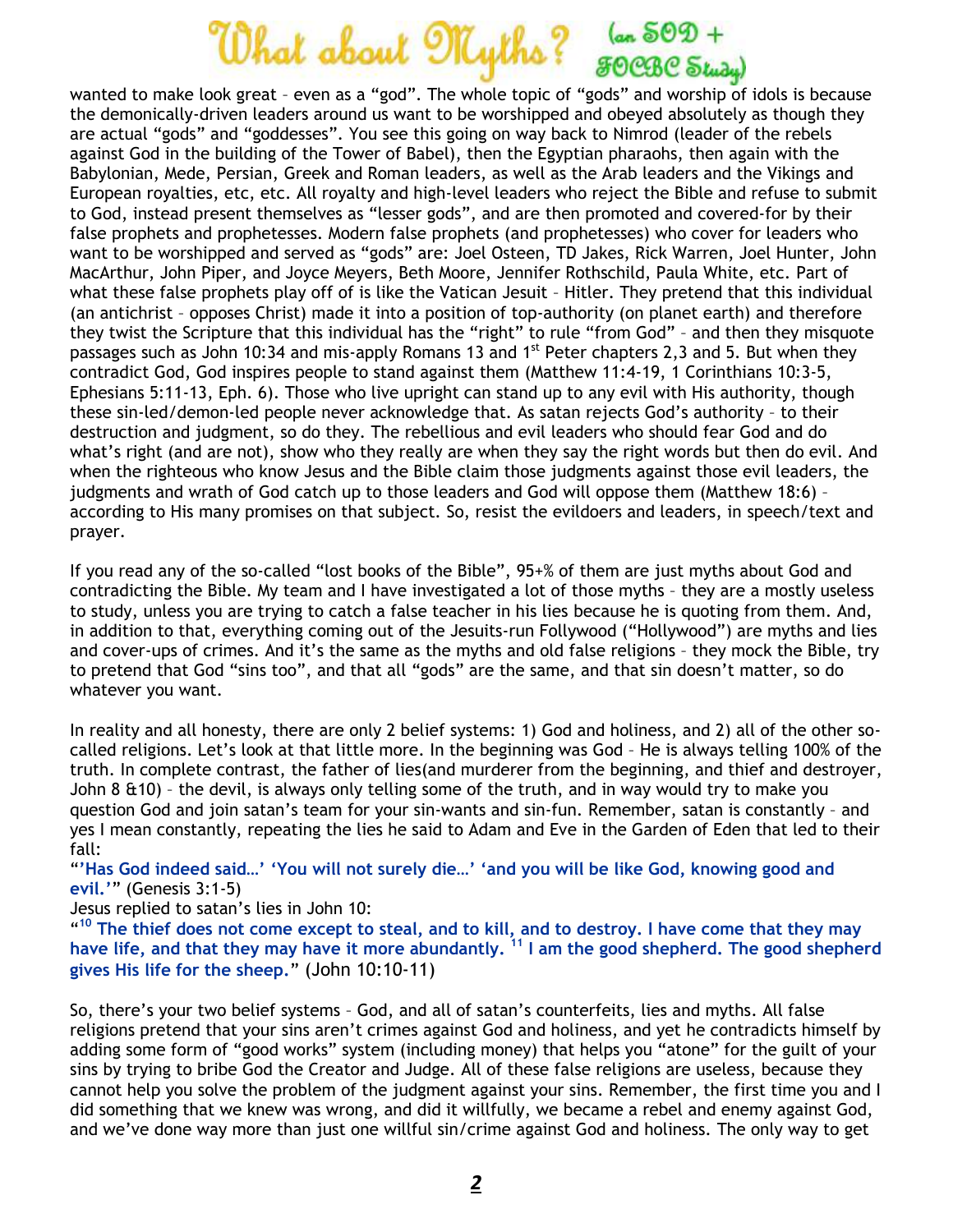

those crimes forgiven or covered is by Jesus' blood, through a covenant (which I call the "covenant of the cross").

About 2000 years ago, Jesus came as a humble baby, died on the cross to pay for sin, rose the  $3<sup>rd</sup>$  day as the Jewish Messiah (and Savior of all who believe/trust in Him), and after being seen by over 500 witnesses, He ascended to the right Hand of the Father (Hebrews 1:3). Jesus has always existed and you see many times He appeared in pre-incarnate form to Abraham (Genesis 14, 18), Moses (Exodus 3), Joshua (Joshua 5:13-15), and Jesus in pre-incarnate form picked the location of what was to be the Jewish Temple - planned by David and built by Solomon (2 Samuel 24:19), etc. Whenever you see the English phrase "**The Angel of the Lord**" – that's Jesus. God also tells us in Genesis 14 and Hebrews 7, that Jesus actually ruled over a city called "Salem" as Melchizedek, teaching holiness to people and helping whoever would listen, to get right with God. Point being – Jesus wasn't "born" when He came – He is God and always has been, as John 1 makes so clear, and many places in the Book of John. So, Jesus came down, put on human flesh (John 1:14) "a tent" as God through Peter calls it, and then rose again – as God. Only Jesus' human body died – God did not die as some modern myths pretend. Point being – Jesus is God, always has been, and is our only The only way to get saved is through Jesus, as He said so clearly Himself: "**I AM The Way, The Truth, and The Life. No one comes to the Father except by and through Me.**" (John 14:6)

People try to pretend that the things that God did in the Old Testament were "easily explained" away as over-exaggerations, or tricks of the eye and sleight of hand, or "legends" that made the situation bigger than life – because satan can't let people actually believe the Bible, if he can help it. In modern times, satan has the "superheroes" as antichrists and to pretend that Jesus has super-sized legends – effectively trying to call Jesus a liar. But, Jesus is telling the truth as always, because He \*Is\* the Truth. Everything major event Jesus did fulfilled one of the 7 Jewish feasts He gave to the Jewish people. Jesus' coming to earth in the form of man, was in fulfillment of the Jewish "Feast of Tabernacles", also called "Sukkot" in Hebrew, and the fulfillment is shown in John 1:14, "**<sup>14</sup>And the Word became flesh and dwelt among us, and we beheld His glory, the glory as of the only begotten of the Father, full of grace and truth.**"

The constant tricks of the devil can be most easily seen as many forms of an attack style against the Bible called "Textual Criticism", which is the "art" and "science" of criticizing the Bible, to turn people from the truth, and encouraging them in sin. God condemns the devil, and all of his human helpers for that.

" **<sup>20</sup>Woe to those who call evil good, and good evil; Who put darkness for light, and light for darkness; Who put bitter for sweet, and sweet for bitter!**" (Isaiah 5:20)

" **<sup>13</sup> For such are false apostles, deceitful workers, transforming themselves into apostles of Christ. <sup>14</sup> And no wonder! For Satan himself transforms himself into an angel of light. <sup>15</sup> Therefore it is no great thing if his ministers also transform themselves into ministers of righteousness, whose end will be according to their works.**" (2 Corinthians 11:13-15)

" **<sup>6</sup>I marvel that you are turning away so soon from Him who called you in the grace of Christ, to a different gospel, <sup>7</sup>which is not another; but there are some who trouble you and want to pervert the gospel of Christ. <sup>8</sup>But even if we, or an angel from heaven, preach any other gospel to you than**  what we have preached to you, let him be accursed. <sup>9</sup> As we have said before, so now I say again, if **anyone preaches any other gospel to you than what you have received, let him be accursed. <sup>10</sup> For do I now persuade men, or God? Or do I seek to please men? For if I still pleased men, I would not be a bondservant of Christ.**" (Galatians 1:6-10)

Having been teaching the Bible and sharing the gospel on the streets for many years, we get all kinds of questions. And many of them have to do with myths we have never even heard of. And over these past 20 years, we've been able to investigate some of them. And do you know what we've found? They are all lies. We plead with people to stay away from myths, unless they have spent years in studying the Bible themselves and are only approaching them to show the lies of the devil and his human helpers – deception is so dangerous, you don't approach it lightly. And, it's amazing how many different ways satan attacks and falsely accuses God.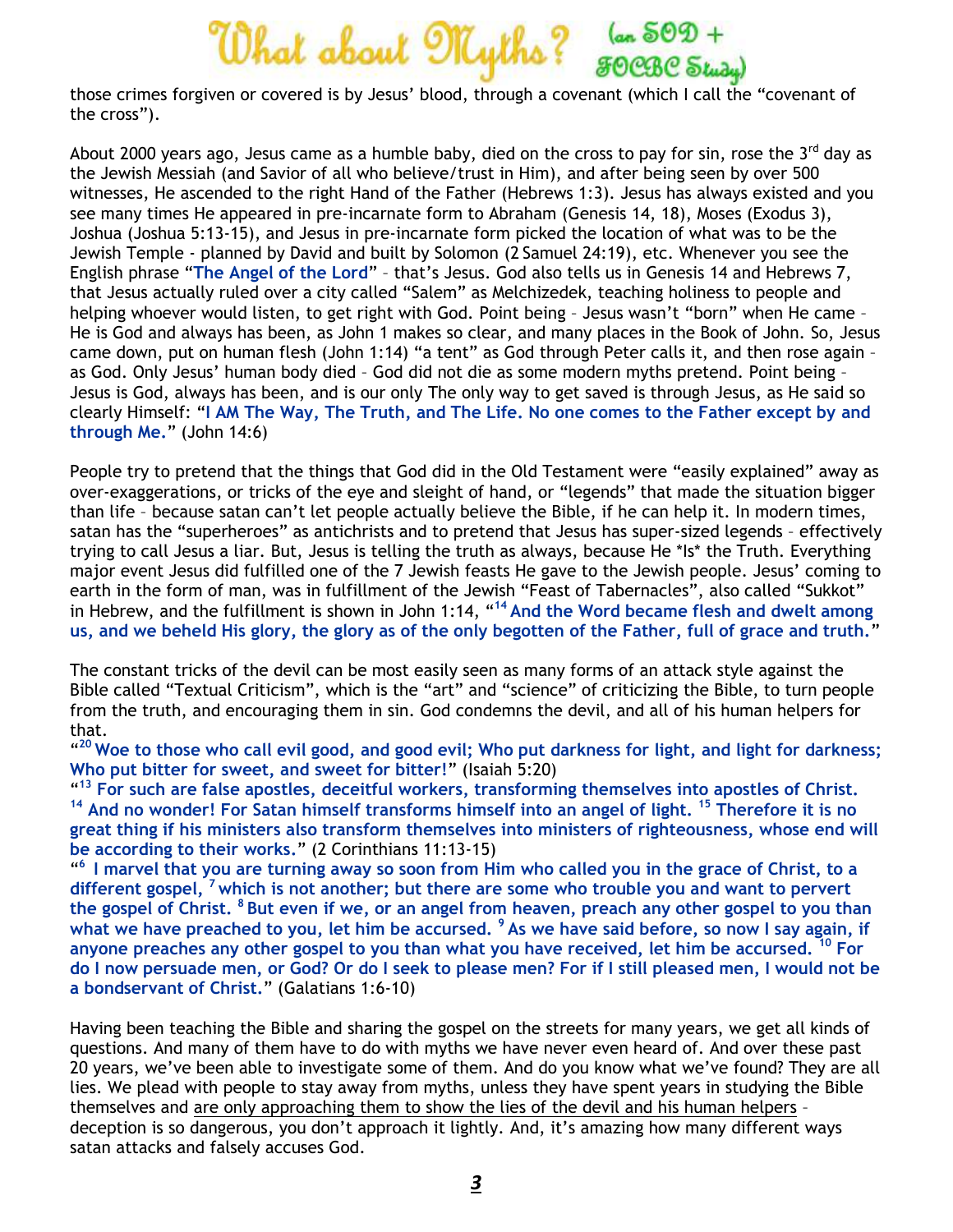

In past days, people would take their time and/or money to carve their idol out of stone and wood and maybe decorate it with gold and silver. Today's people are too lazy to carve an idol, so they just create the image in our heads and imaginations. The spiritual energy behind the want to create idols and false "gods" of course, is satan – always trying to counter who God is and what God is doing. The devil, satan, would wish that he could turn every away from God and the Bible back to pagan traditions and idolworship. And, of course, satan has always looked for human helpers to help promote these false "gods", which are not gods at all, but lies. Centuries ago, satan's human helpers would tell stories and/or write down the myths for idols and against God, but in today's society, the trash vender (TV) is one of the main sources of these lies, secondary are books that do the same.

If you do a little searching, you will quickly notice that the pagan (secretly God-hating) leaders who rule us and create many systems and businesses around us, love satan's myths and fables. Many names of modern companies are named after some Egyptian, Greek, Roman, Norse or other mythological "god" or "goddess", for example Nike, Venus, Juno, Apollo, Athena/Diana, etc. Thanks to leaders who revere pagan Rome, many of the planets are named after mythological "gods" and "goddesses", for example, Mars, Mercury, Jupiter, Pluto, etc. Thanks to those who revere Norse mythology all of the days of the week are borrowed from that paganism. Thanks to those who revere Egyptian mythological "gods" and "goddesses", we have the all-seeing eye on the US dollar bill, atop a pyramid – thanks to the demonworshipping Jesuits and masons. And thanks to those who revere the Chinese, Greek, and Roman mythological "gods" and "goddesses", we have those false "deities" in their so-called "zodiacs" and in the names of many of the constellations in the sky – something that once did brought glory to God (and still does in many ways), now reveres the devil and his demons and myths. And thanks to those who revere the myths of the Sumerians, Babylonians, Atlantis, etc, we have the Jesuit lying religion/mythology of "evolution" and even the Jesuit myths of "flat earth" again. You will also find much mythology referenced in seemingly all fantasy productions today – from comic books, to games, to reading books, to films, movies, TV-shows and music.

So, what's the point? It's simple. We live on a planet where satan dominates, in some ways, as the "prince of the power of the air". So, satan influences many people with his same deceptions and imaginations of grandeur and conquering God and living in peace enjoying the sins, as he did in old does, so he does today. The fact that they worship false "gods" and "goddesses" that never have existed, doesn't hurt you. Don't follow them, just follow the One True Holy and Pure God, who gave us the tool to use to double-check everything around us – His Word, the Bible. God's Word does indeed answer all of satan's lies, old and new. King Solomon saw many things and said it well:

" **<sup>1</sup>The words of the Preacher, the son of David, king in Jerusalem. <sup>2</sup> "Vanity of vanities," says the Preacher; "Vanity of vanities, all is vanity." <sup>3</sup>What profit has a man from all his labor In which he toils under the sun? <sup>4</sup>One generation passes away, and another generation comes; But the earth abides forever. <sup>5</sup>The sun also rises, and the sun goes down, And hastens to the place where it arose. <sup>6</sup>The wind goes toward the south, And turns around to the north; The wind whirls about continually, And comes again on its circuit. <sup>7</sup>All the rivers run into the sea, Yet the sea is not full; To the place from which the rivers come, There they return again. <sup>8</sup> All things are full of labor; Man cannot express it. The eye is not satisfied with seeing, Nor the ear filled with hearing. <sup>9</sup>That which has been is what will be, That which is done is what will be done, And there is nothing new under the sun. <sup>10</sup> Is there anything of which it may be said, "See, this is new"? It has already been in ancient times before us. <sup>11</sup> There is no remembrance of former things, Nor will there be any remembrance of things that are to come By those who will come after. <sup>12</sup> I, the Preacher, was king over Israel in Jerusalem. <sup>13</sup> And I set my heart to seek and search out by wisdom concerning all that is done under heaven; this burdensome task God has given to the sons of man, by which they may be exercised. <sup>14</sup> I have seen all the works that are done under the sun; and indeed, all is vanity and grasping for the wind...**"(Ecclesiastes 1:1-14)

King Solomon wrote his observations and confusions down in the Book of Ecclesiastes, and God allowed it to be in our Bibles. King Solomon sadly rejected the fear of the Lord to depart from evil and, second to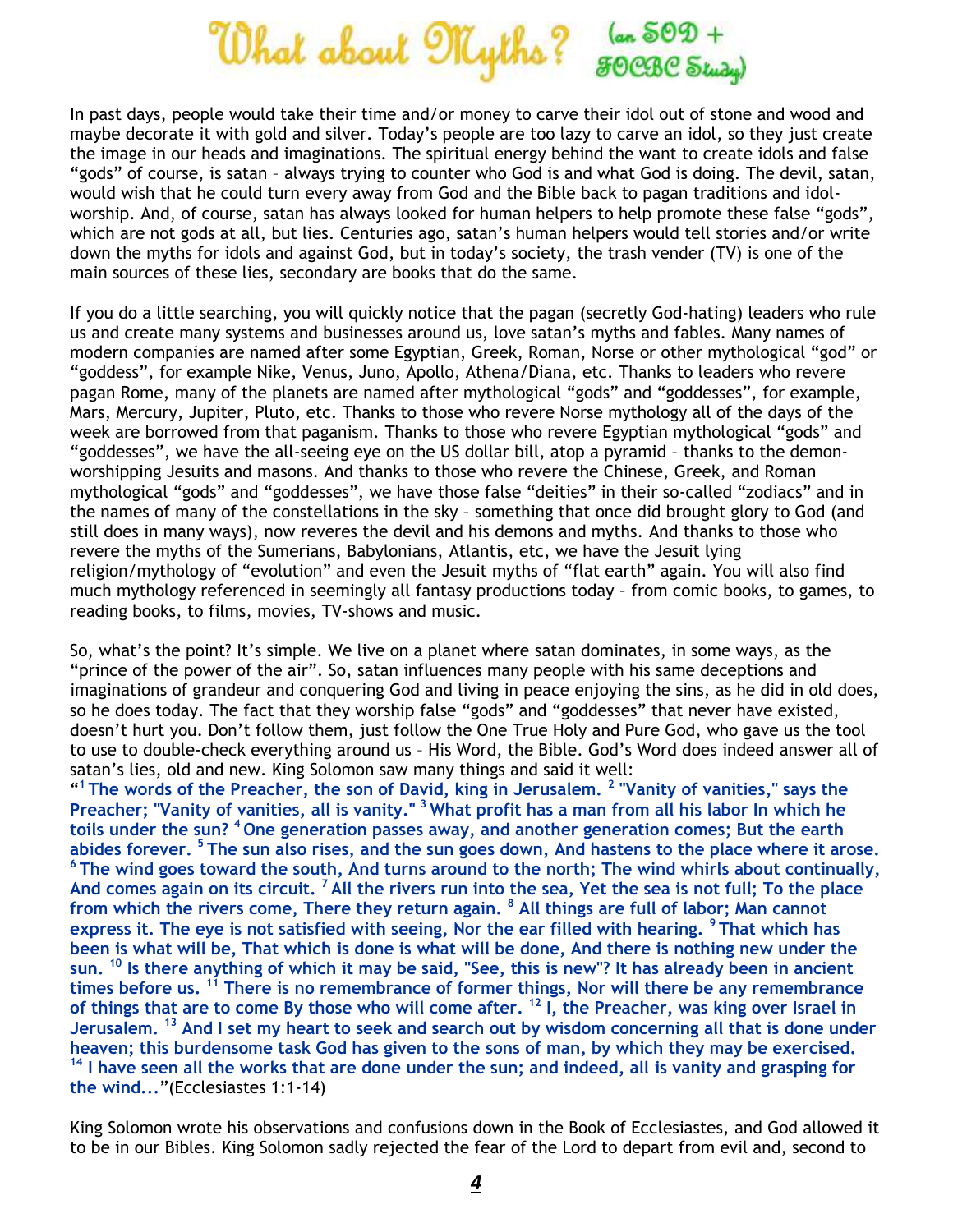## What about Myths? (an 502 +

his dad (David) and his committing sexual immorality with Bathsheba and murderering her husband, King Solomon was the one who brought much demon-worship and many sins into Israel, leading eventually to almost all of the people of Israel being dragged away as slaves to Babylon. So, King Solomon brought much spiritual harm to Israel… but he did, at very least, after exploring everything he could, with the gift of wisdom that he requested from God (2Chronicles 1), he did eventually figure out the meaning of life – after he had done many sins and married many pagan women… he found the conclusion: " **<sup>1</sup> Remember now your Creator in the days of your youth, Before the difficult days come, And the years draw near when you say, "I have no pleasure in them… <sup>7</sup>Then the dust will return to the earth as it was, And the spirit will return to God who gave it. <sup>8</sup>"Vanity of vanities," says the Preacher, "All**  *is* **vanity." <sup>9</sup>And moreover, because the Preacher was wise, he still taught the people knowledge; yes, he pondered and sought out** *and* **set in order many proverbs. <sup>10</sup> The Preacher sought to find acceptable words; and** *what was* **written** *was* **upright--words of truth. <sup>11</sup> The words of the wise are like goads, and the words of scholars are like well-driven nails, given by one Shepherd. <sup>12</sup> And further, my son, be admonished by these. Of making many books** *there is* **no end, and much study** *is* **wearisome to the flesh. <sup>13</sup> Let us hear the conclusion of the whole matter: Fear God and keep His commandments, For this is man's all. <sup>14</sup> For God will bring every work into judgment, Including every secret thing, Whether good or evil.**" (**Ecclesiastes 12:1, 7-14**)

King Solomon lost many things… but he eventually found true wisdom – the "fear of the Lord" which is the "beginning of wisdom" (Proverbs 1:9, 9:10). Don't be like him. Read the Bible for yourself. Build a relationship with the One True and Good Creator and Judge, and don't partner with demons or explore their myths to learn "something new" as many pagan Greeks did in Paul's day (and even still today). Start with truth. If you started wrong before now, start again. Start with Jesus. Start a covenant relationship with Him today – start with giving Him your life to live holy and pure and to let Him teach you. And then learn to look at everything through His eyes. God is the Only One who will always tell you the whole truth and nothing but the Truth. But, you can only find it by reading His Word (the Bible), not by exploring satan's counterfeits.

One quick not e before we conclude. The Vatican/Jesuits are the myth-keepers and promoters. They are satan's best agents, and they take many forms. Please don't be like them, but do watch out for them. The freemasons are the footsoldiers of the Vatican/Jesuits. The freemasons are an occult/cult based on all of the world's demonic mythologies. They control the big business in every major city in the world. Don't join them or be like them, or you will find it painful, or become demon-possessed like them. Expose lies wherever you find them, again using God's Word to catch the myriad (thousands) of the devil's lies. This team has researched many things for about 20 years. If you need some trustworthy and Biblically-reliable resources on any topic, we can probably help you. Please ask anytime. Helping people find the One True God and reject sin and the devil's lies is why we are here. ~ [info@RestoreMBI.com](mailto:info@RestoreMBI.com)

Romans 1:18-32 explain that God talks to every single living person. For more than 2000 years, Rome has been collecting and promoting these mythologies. Around the time of Christ and afterwards, it was the Greek and Roman mythologies. But, then about the mid300s AD, Rome switched to pretending to be the mother "church" and has tried to rule her "Holy Roman Empire" with the same myths in old and new packages. In the 1500s, satan found a new team to promote the myths and tyrannical rule of Rome – the Jesuits, a secret and brutal militia founded by Iñigi "Ignatius" Loyola in the 1540s. Shortly after that, Loyola (with Rome's help) founded several Jesuit schools in the southern part of Europe, and Rome built the "*Collegia Romana*' to fund and equip them with the mythologies and "enlightened" satanic math and science "teachings". Since then, the Vatican Jesuits since the mid-1500s have been satan's keepers and promoters of these stories of idols. The devil (satan) is the master-counterfeiter, and right now satan's prize-team are the Jesuits (since 1540). The Vatican and her Jesuits are the keepers of the false religion and the myths.

Watching, Preaching, Praying, a lifeslave of Jesus, Steven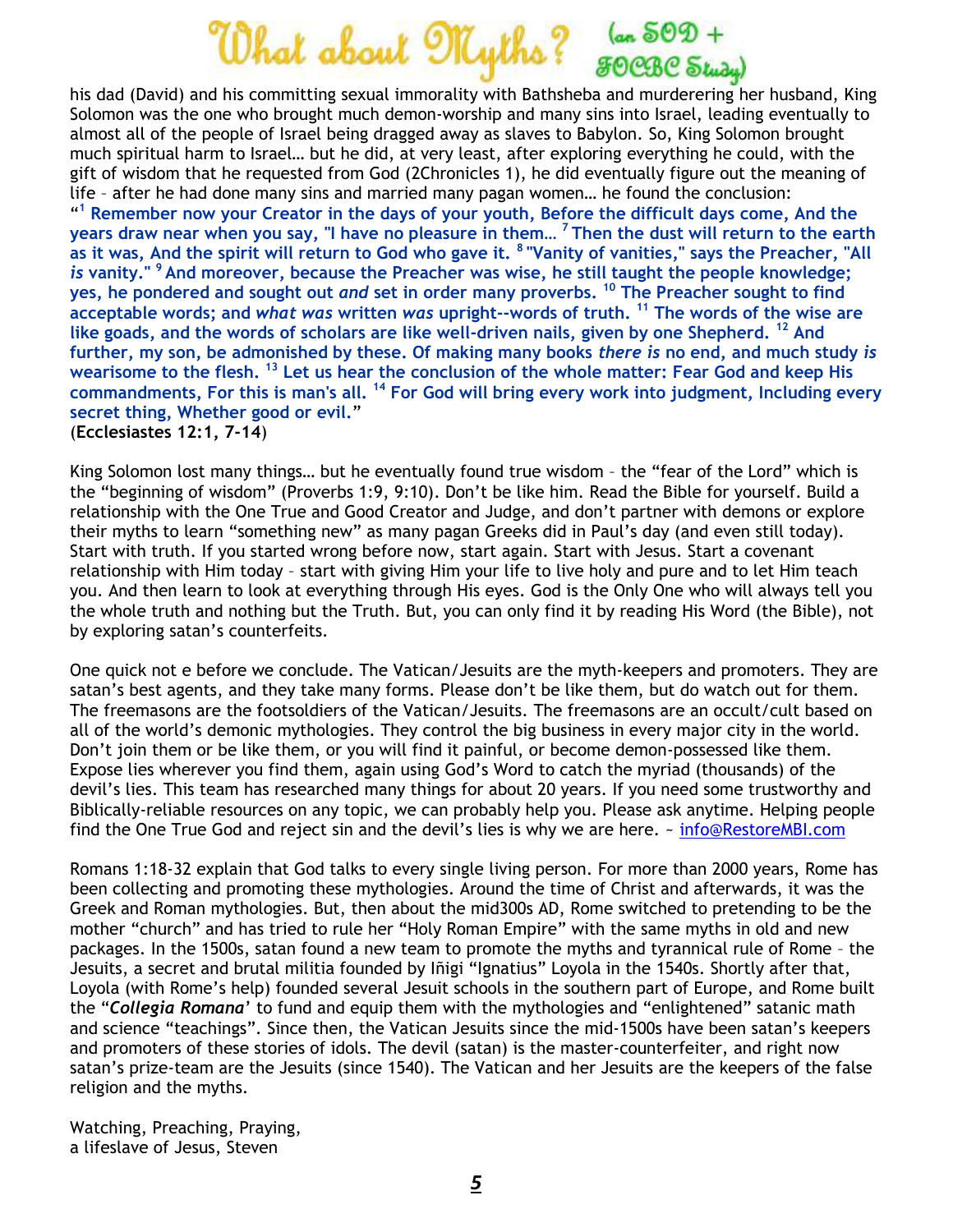

## \*\*\*--\*\*\*

## *Sources reference in this report:*

--- First and foremost:

> *God's Word, the Bible* (always 100% true when rightly translated and divided, in context)

--- Secondarily

> "*30-Second Mythology*" by Robert A Segal, published by Metro Books, Sterling Publishing Co

> "*The Illustrated Book of Myths, Tales and Legends of the World*" (1995) by Neil Philip, published by DK (Dorling Kindersley)

> "*World Mythology in Bite-Sized Chunks*" by Mark Daniels, Published by MJF Books, Fine Communications

> "*Heroes, Gods and Monsters of the Greek Myths*" by Bernard Evslin, Published by Dell Laurel-Leaf, an imprint of Random-House Children's Books, a division of Random House Inc.

> "*The Routledge Dictionary of Gods, Goddesses, Devils and Demons*" by Manfred Lurker, Translated from German and Published by Routledge and Kegan Paul Ltd, an imprint of Taylor and Francis Group

> Percy Jackson and the Olympians series: "*The Lightning Thief*", "*Sea of Monsters*", "*The Titan's Curse*", "*The Battle of the Labyrinth*", "", "*The Last Olympian*", and "*The Demigod Files*" – by Rick Riordan, Published by Disney Hyperion, an imprint of Disney Book Group. Also published by Scholastic Press and Miramax Books by Hyperion

> The Hunger Games series: "*The Hunger Games*", "*Catching Fire*", and "**The Mockingjay**"- by Suzanne Collins, Published by Scholastic Press

> The Harry Potter series: "*Harry Potter and the Sorcerer's Stone*", "*Harry Potter and the Chamber of Secrets*", "*Harry Potter and the Prisoner of Azkaban*", "*Harry Potter and the Goblet of Fire*", "*Harry Potter and the Order of Phoenix*", "*Harry Potter and the Half-Blood Prince*", "*Harry Potter and the Deathly Hallows*", and Book 8: "*Harry Potter and the Cursed Child*". The first seven books were published by Scholastics books, and their subsidiary – Arthur A Levine Books, an imprint of Scholastic Books. Book 8 (HP and Curse Child) was published first as a Broadway style musical in London. The script was published by Harry Potter Theatrical Productions Limited, and the book was published by Arthur A Levine, an imprint of Scholastic Books.

> *Other Harry Potter books/resources*:

- Three book set – "*The Tales of Beedle the Bard*", "*Quidditch through the Ages*", "*Fantastic Beasts and Where to Find Them*", by Arthur A Levine, an imprint of Scholastic Books

> "*Harry Potter, a Journey Through a History of Magic*" by Arthur A Levine, an imprint of Scholastic Books, in partnership with the British Library

> "*Harry Potter, A History of Magic*", a BBC documentary with commentary throughout

> "*The Magic of Harry Potter*", by Time Magazine (special edition), a division of the Meredith **Corporation** 

> "*The Ultimate Guide to Fantastic Beasts*" a magazine by Centennial Media LLC

> And, "*The Unofficial Harry Potter Spellbook*" published by Media Lab Books, by Topix Media Lab

> "*Mystic Places*" Published by Time-Life Books, a wholly-owned subsidiary of TIME Inc

> The seven part series by CS Lewis, the "*Chronicles of Narnia*" – "*The Magicians Nephew*", "*The Lion, the Witch, and the Wardrobe*", "*The Horse and his Boy*", "*Prince Caspian*", "*The Voyage of the Dawn Treader*", "*The Silver Chair*", "*The Last Battle*", by CS Lewis and rights still owned by CS Lewis Pte, Ltd, Published by Harper Collins Children's Books, a division of Harper Collins Publishers